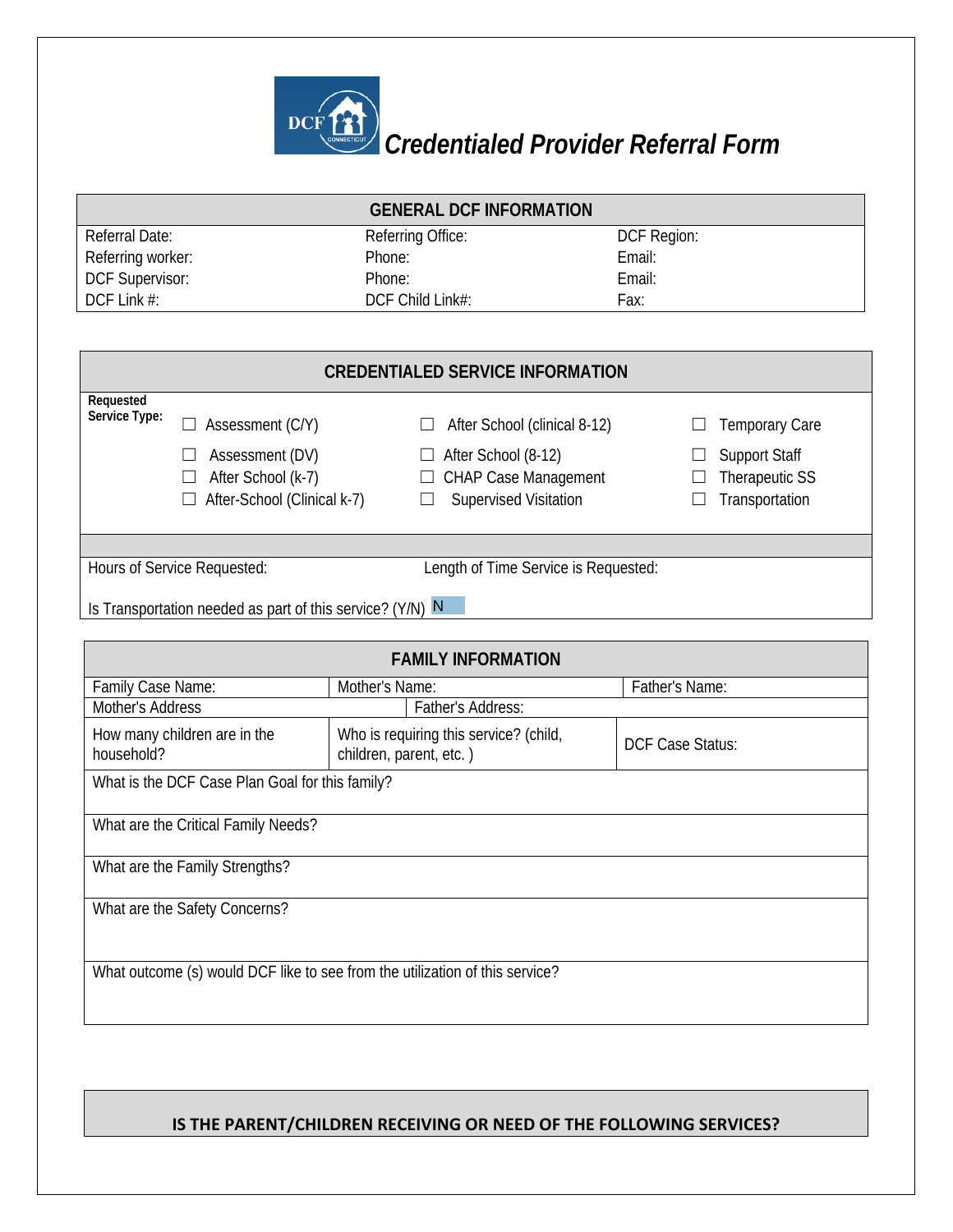

## *Credentialed Provider Referral Form*

| IS THE PARENT/CHILDREN RECEIVING OR NEED OF THE FOLLOWING SERVICES? |           |      |  |  |  |
|---------------------------------------------------------------------|-----------|------|--|--|--|
|                                                                     |           |      |  |  |  |
| Check all that apply and indicate/estimate when the service began   | Receiving | Need |  |  |  |
| Housing Assistance                                                  |           |      |  |  |  |
| Individual Therapy/Counseling                                       |           |      |  |  |  |
| Trauma-focused CBT (TF-CBT)                                         |           |      |  |  |  |
| Child FIRST                                                         |           |      |  |  |  |
| Multi-Systemic Therapy (MST)                                        |           |      |  |  |  |
| Family Based Recovery                                               |           |      |  |  |  |
| Triple P or other Parent Education Service                          |           |      |  |  |  |
| Home Visiting (e.g. Nurturing Families)                             |           |      |  |  |  |
| Vocational/Employment Assistance                                    |           |      |  |  |  |
| <b>Head Start</b>                                                   |           |      |  |  |  |
| <b>Mental Health Services</b>                                       |           |      |  |  |  |
| <b>Substance Abuse Services</b>                                     |           |      |  |  |  |
| <b>Domestic Violence Services</b>                                   |           |      |  |  |  |
| Supervised Visitation                                               |           |      |  |  |  |
| <b>Family Reconnection Services</b>                                 |           |      |  |  |  |
| Zero to Three Program-newer program used more frequently in the New |           |      |  |  |  |
| Haven/Milford/Bridgeport area offices                               |           |      |  |  |  |
| Other:                                                              |           |      |  |  |  |
| Other:                                                              |           |      |  |  |  |